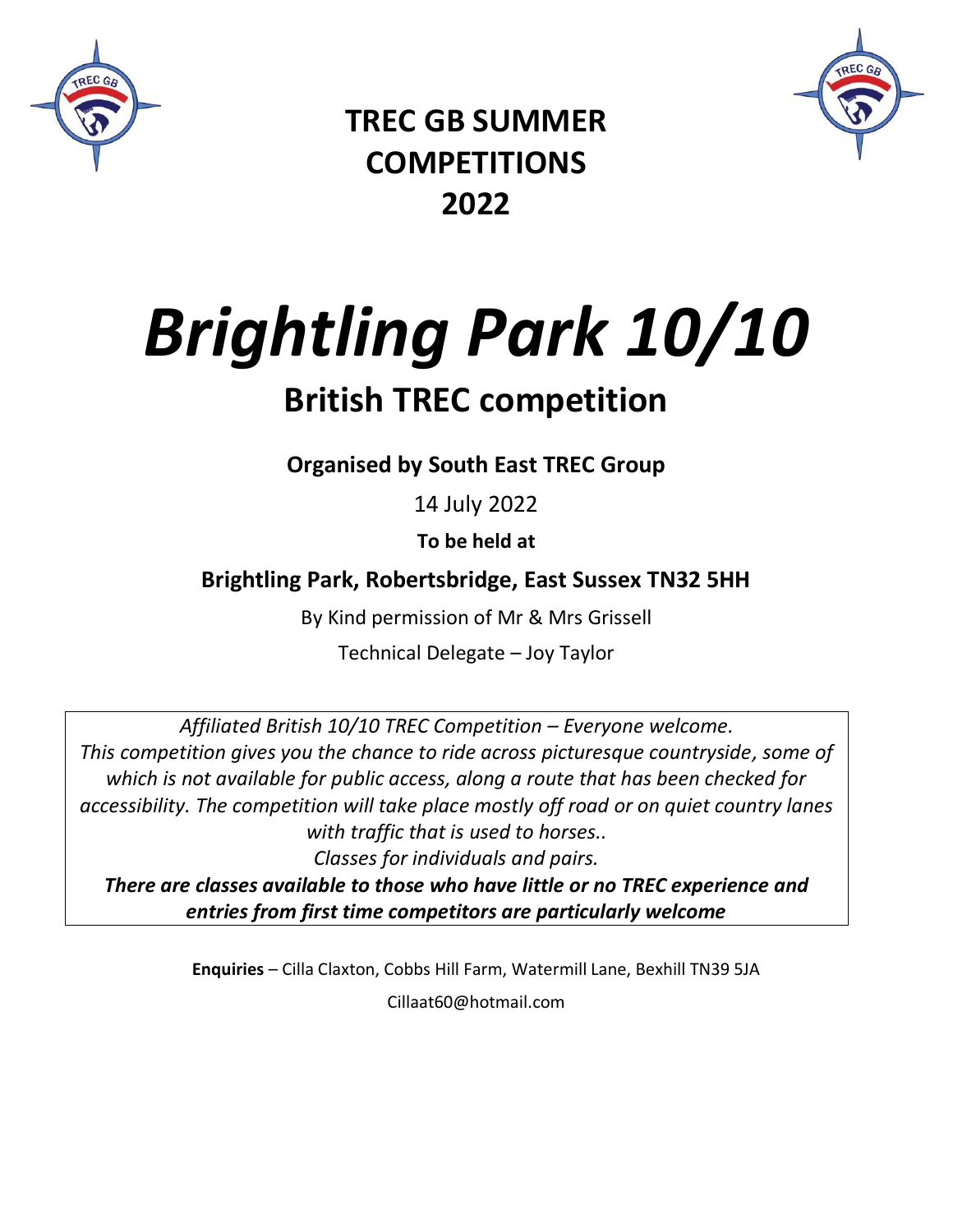Opening date for entries will be Monday 25 April 2022 and will only be accepted on a fully completed form with payment. Entries will close when competition is full or on 30 June 2022*.* Late entries will be accepted at the discretion of the organiser and may be subject to a surcharge. Please enter early as places will be limited. In the event the competition is full a waiting list will be kept.

**Entries and schedules:** Clare McCullough, The Lawn, Potmans Lane, Catsfield TN33 9BJ.

[claremccullough7@gmail.com](mailto:claremccullough7@gmail.com) , 07703 272223

**Equine Flu Requirements:** TREC GB requires that all equines must be vaccinated against Equine Influenza and that organisers of any events involving equines insist that vaccinations are up to date (12-month cycle) and check passports before horses are unloaded. Full details of the TREC GB Equine Flu Vaccination requirements are available on the website [\(https://trecgb.com/trec-gb-equine-flu-requirements/\)](https://trecgb.com/trec-gb-equine-flu-requirements/)

Your horse can be registered on the TREC GB central register by sending a copy of the full vaccination record and horse registration details from the passport to [admin@trecgb.com.](about:blank) Alternatively, your horse will be registered by the Entries Secretary for this event, please include a copy of the vaccination certificate and horse registration details when sending your completed entry in.

#### **For more information visit our website [www.trecgb.com](about:blank)** */* **[www.setrec.org.uk](http://www.setrec.org.uk/)**

**Dogs:** Dogs on leads at all times. There may be sheep grazing on the Brightling estate on the day of the competition.

#### **Classes:**

| Class 1 | <b>Starters Individual</b>                                                                                         |
|---------|--------------------------------------------------------------------------------------------------------------------|
| Class 2 | <b>Starters Pairs</b>                                                                                              |
|         | Classes 1 & 2 - for individuals or pairs who have not previously entered a Summer TREC (full TREC<br>or $10/10$ ). |
| Class 3 | <b>Novice Individual</b>                                                                                           |
|         | Rider not to have competed at level 2 or above                                                                     |
| Class 4 | <b>Novice Pairs</b>                                                                                                |
|         | At least one of the pair - rider not to have competed at level 2 or above                                          |
| Class 5 | Open Individual                                                                                                    |
| Class 6 | <b>Open Pairs</b>                                                                                                  |

All classes POR will be 10km

Classes 1 and 2 Obstacles designed for beginners, obstacle height up to 60cms Please note – the Open classes will have the same PTV obstacles and the same straightforward POR as the Novice classes and will only be divided on results

**Riders who are under the age of 14 must ride in one of the pairs classes, with a pair who is over 18 on the day of the competition.** Parents/guardians of competitors under the age of 18 on the day of the competition will be required to complete a Parental Consent Form (available on the TREC GB website https://trecgb.com/wpcontent/uploads/5.-TRECGBParentalConsent-form-v1.2-2.docx).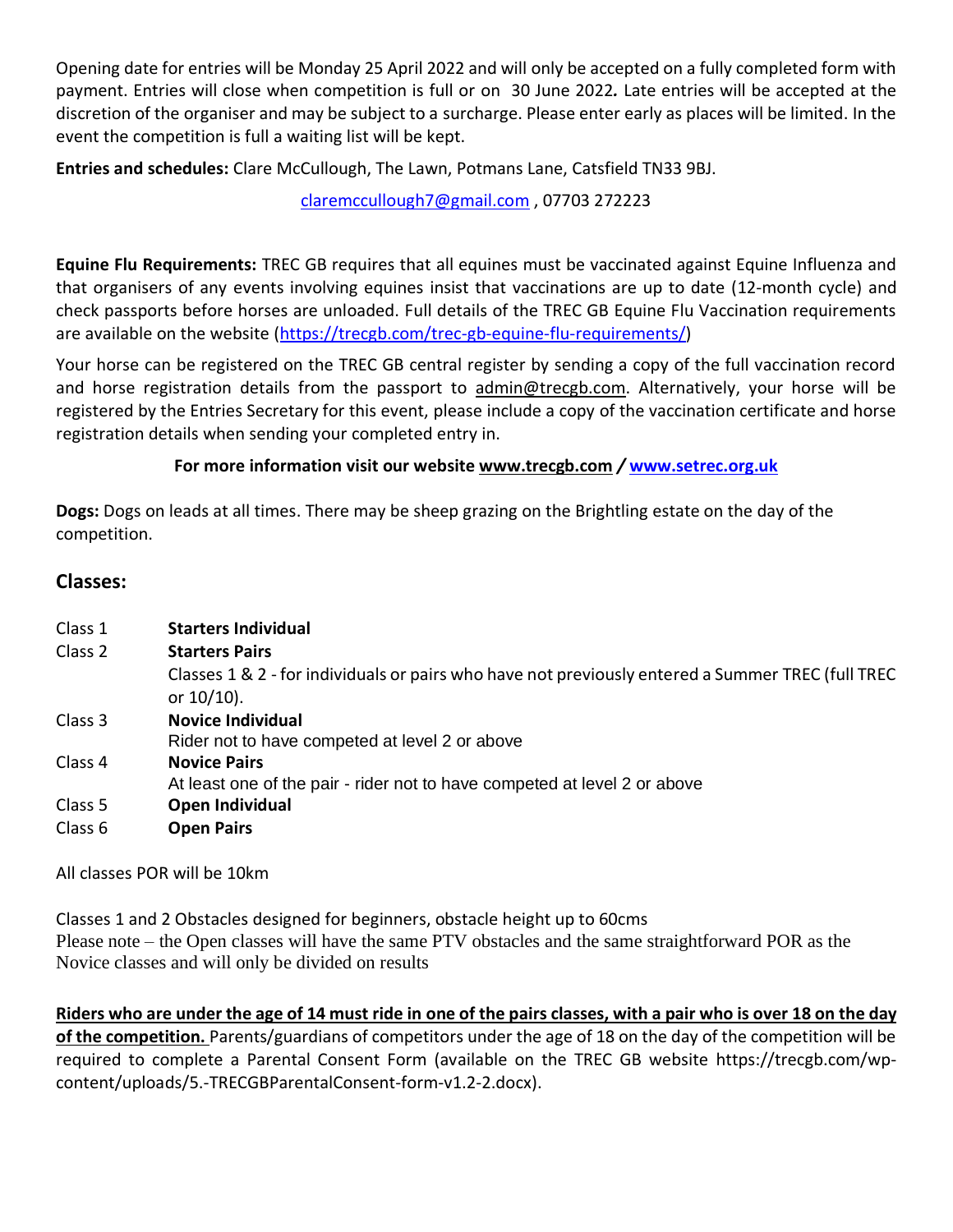| Entry fees (per rider): | TREC GB members/ members of<br>any other TREC GB club | Non-members |  |
|-------------------------|-------------------------------------------------------|-------------|--|
| All classes             | £40                                                   | £45         |  |

Non-member entry fees include day membership of SE TREC Group. TREC GB Red and Blue members must quote a TREC GB or club membership number or pay the non-member rate.

Non-members – why not join South East TREC Group and save £5? Membership form available at www.setrec.org.uk

All entries must be in writing and accompanied by the correct entry fee. All classes are subject to sufficient entries and the organisers reserve the right to cancel or amalgamate classes, as necessary.

Entries will NOT be taken before the opening date on 25 April 2022 and entry form, payment and vaccination record must be received to secure a place. Entries will be on a strictly first come basis, so enter early to secure a place. If entries are full before the closing date, a waiting list will be held based on the date the entry was received. All valid entries will be treated equally.

In the event of cancellation the organisers will refund entry fees *less* £5 to cover non-recoverable costs.

#### **Entry closing dates and refunds/withdrawals**

Entries close on 30 June or before, if full. Withdrawals up to this date will receive a full refund. Any refunds for withdrawals after the closing date will be entirely at the discretion of the organiser.

#### **Start times and directions**

These will be available on Facebook, on the SE TREC and TREC GB websites by 8pm Sunday 10 July*.* If you do not have access to the internet, please enclose a first-class SAE with your entry. Please only telephone for times if you have not received them by Sunday 10 July, in which case call the entry secretary on 07703 272223.

#### *Camping and corralling*

Ground conditions permitting, overnight parking and corralling are available at the venue. Please book in advance. Please note that you must provide your own electric fencing and charger and your corral must be labelled with your contact details.

Camping and corralling must be booked direct with the venue owner, Mr Grissell by emailin[g ggrissell@aol.com](mailto:ggrissell@aol.com) If your horse is corralled and you are leaving the site, you must organise someone to keep an eye on your

horse while you are away and must include this person's contact details on the label too.

Tents being used as overnight accommodation must be pitched in the separate area provided for health and safety reasons. Any person found to have pitched a tent in the corralling field will be asked to move it immediately.

#### **Toilets and showers**

There will be toilets on site.

#### **Water provision**

Water for horses/ humans will be available on site, from the trough in the lorry park, near the gate.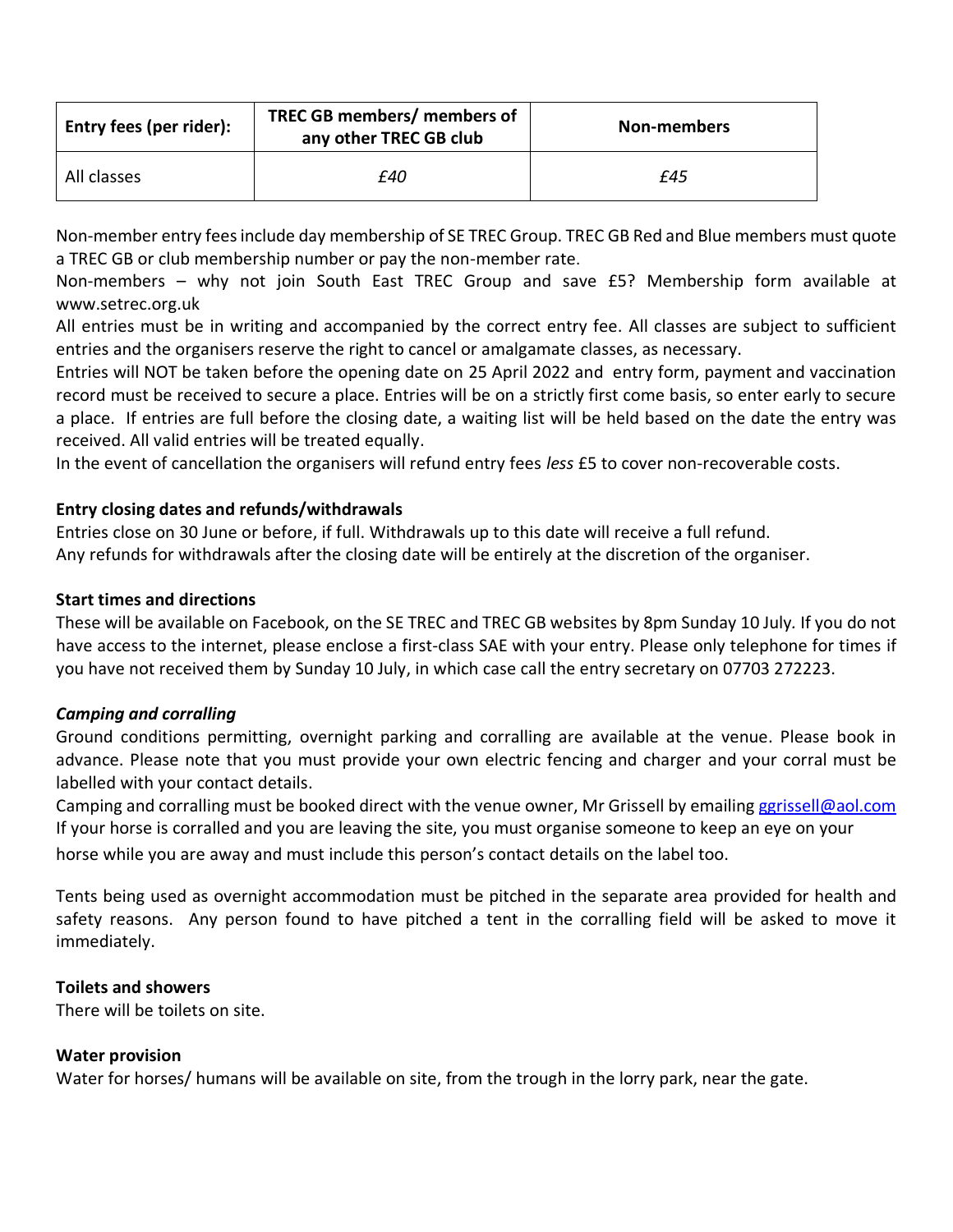#### **Vet**

The local veterinary practice RW Equine will be on call in case of emergency. Their number is 01797 334300, and the organiser should also be informed if the vet is required during the event.

#### **Photographer**

Nigel Goddard will attend the event. Photographs may be purchased via Nigel's website at [www.nigelgoddard.co.uk.](http://www.nigelgoddard.co.uk/)

| Day       | Time      | Event                                                        |
|-----------|-----------|--------------------------------------------------------------|
| Wednesday | 3pm       | Venue open. Please phone the organiser if you need to arrive |
|           |           | before this.                                                 |
|           | 6pm       | PTV course open for walking                                  |
|           |           | Guided course walk                                           |
| Thursday  | 8.30am    | Judges briefing                                              |
|           | 9am       | MA and PTV Class 1 & 2                                       |
|           | To follow | MA and PTV Class 3 &4                                        |
|           | To follow | MA and PTV Class 5 & 6                                       |
|           |           |                                                              |

#### **Outline timetable**

#### **Helpers**

All TREC competitions rely on the support of volunteer judges and helpers. Can you or anyone coming with you lend a hand?

Please contact Louise Jarvis by e-mail, [6louise6@gmail.com](mailto:6louise6@gmail.com) if you can assist us with judging or stewarding on the day. Competitors can also help us with setting up, clearing equipment away, collecting scores etc. No judging experience necessary – we are grateful for all offers of help and you will learn lots from the inside! Even a couple of hours help can make a difference and there are lots of jobs suitable for non-horsey mums/dads/partners. We provide all judges with free refreshments.

#### **Health and Safety**

The event manager/organiser will take all reasonable precautions to ensure the health and safety of everyone present. For these measures to be effective, everyone must take all reasonable precautions to avoid and prevent accidents occurring and must obey the instructions of the officials and stewards on the day.

Trained First Aiders will be present at the event and should be summoned through an official in the event of an accident. The event manager/organiser may provide contact telephone numbers for emergency veterinary and farriery services.

Competitors are asked to safeguard valuable tack and possessions. Young children must be supervised at all times. Neither the event manager/organiser nor the land/course owners can accept responsibility for loss or injury to persons or animals howsoever caused.

TREC GB has adopted a Safeguarding Policy and expects every adult working or helping at, or taking part in, TREC GB events to support it and comply with it. The TREC GB Safeguarding Policy is available at <https://trecgb.com/wp-content/uploads/TREC-GB-Safeguarding-Policy-V1.1.pdf>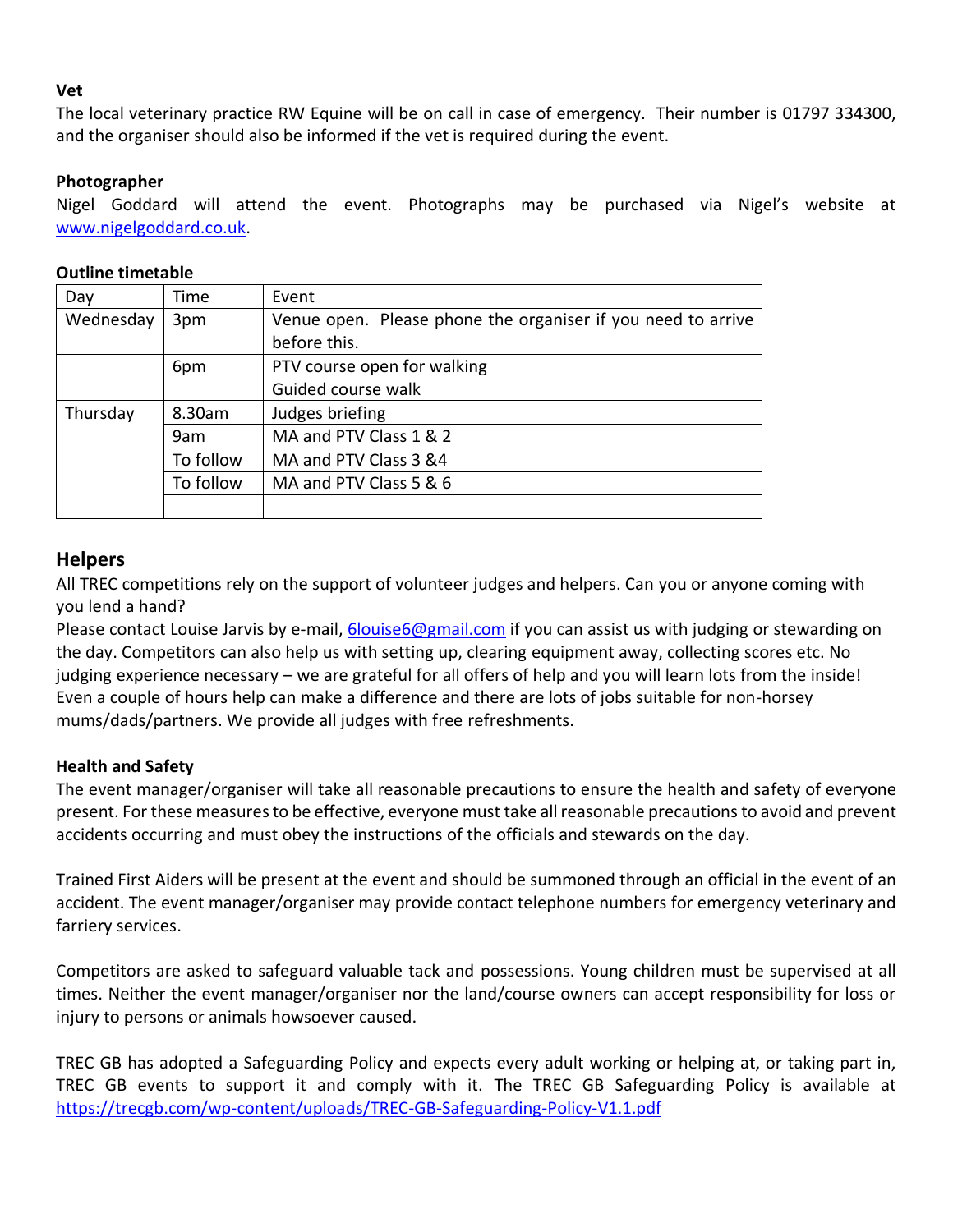The Safeguarding Code of Conduct is available at Appendix 1

If you have a Safeguarding concern the TREC GB Designated Safeguarding Lead can be contacted by email [safeguarding@trecgb.com](mailto:safeguarding@trecgb.com) or telephone 07926 980022

#### **What is TREC?**

**TREC** is a fun riding event usually comprising three phases. The competition involves the skills and situations a rider might encounter on a hack, including map reading (usually using Ordnance Survey maps usually 1:25 000 scale)

#### **For more information about TREC, please visit the TREC GB website [http://trecgb.com/](about:blank)**

#### **Competition Rules**

All competitors must comply with the TREC GB Rules as per the 6th edition TREC GB rulebook (plus subsequent amendments), which can be found at [https://trecgb.com/rules/](about:blank) In addition, pay particular attention to the following:

- 1) Horses must be a minimum of four years old to compete at Level 1, 2 and 2A and five years old to compete at levels 3 and 4 (i.e. for levels 1, 2 and 2A, a horse born in 2018 may compete in 2022). Mares more than four months pregnant may not compete.
- 2) The welfare of horses competing in British TREC competitions is paramount. No horse may compete if it is unsound or unfit to carry the rider for any reason. Any rider who continues on a horse that they know to be unsound or that has been definitively stopped by the veterinary surgeon or designated competent official on fitness and/ or welfare grounds will be eliminated from the competition.
- 3) Riders under the age of fourteen on day of competition may only compete in Pairs classes and must be accompanied by a rider of **18 years or older**. Pairs ride together for POR and separately for the MA and PTV. Parents/guardians of competitors under the age of 18 on the day of the competition will be required to complete a Parental Consent Form (available on the TREC GB website https://trecgb.com/wpcontent/uploads/5.-TRECGBParentalConsent-form-v1.2-1.docx).
- 4) All riders competing must be members of either SE TREC Group, TREC GB or a club affiliated to TREC GB. Non-members will pay an additional *£5* to become members of SE TREC Group for the duration of the competition.
- 5) Clearly visible coloured tail wraps/ribbons should be worn to advise other riders of a potential hazard Red = kicker, Green = young/inexperienced horse, Blue = stallion. If the horse/pony is a stallion then stallion discs must also be worn on both sides of the bridle.

**It is your responsibility to familiarise yourself with the basic rules. The TREC GB Rulebook (6th edition 1 April 2022 and the changes to it) can be found on the TREC GB website,** [https://trecgb.com/rules/](about:blank)

#### **Required Equipment**

Tack and equipment will be checked. Please see Appendix 3: Equipment List starting on page 62 in the 6th edition TREC GB rulebook.

#### **Safety Helmet Standards**

A safety helmet conforming to one of the following standards must be worn, with the chinstrap fastened, at all times when mounted.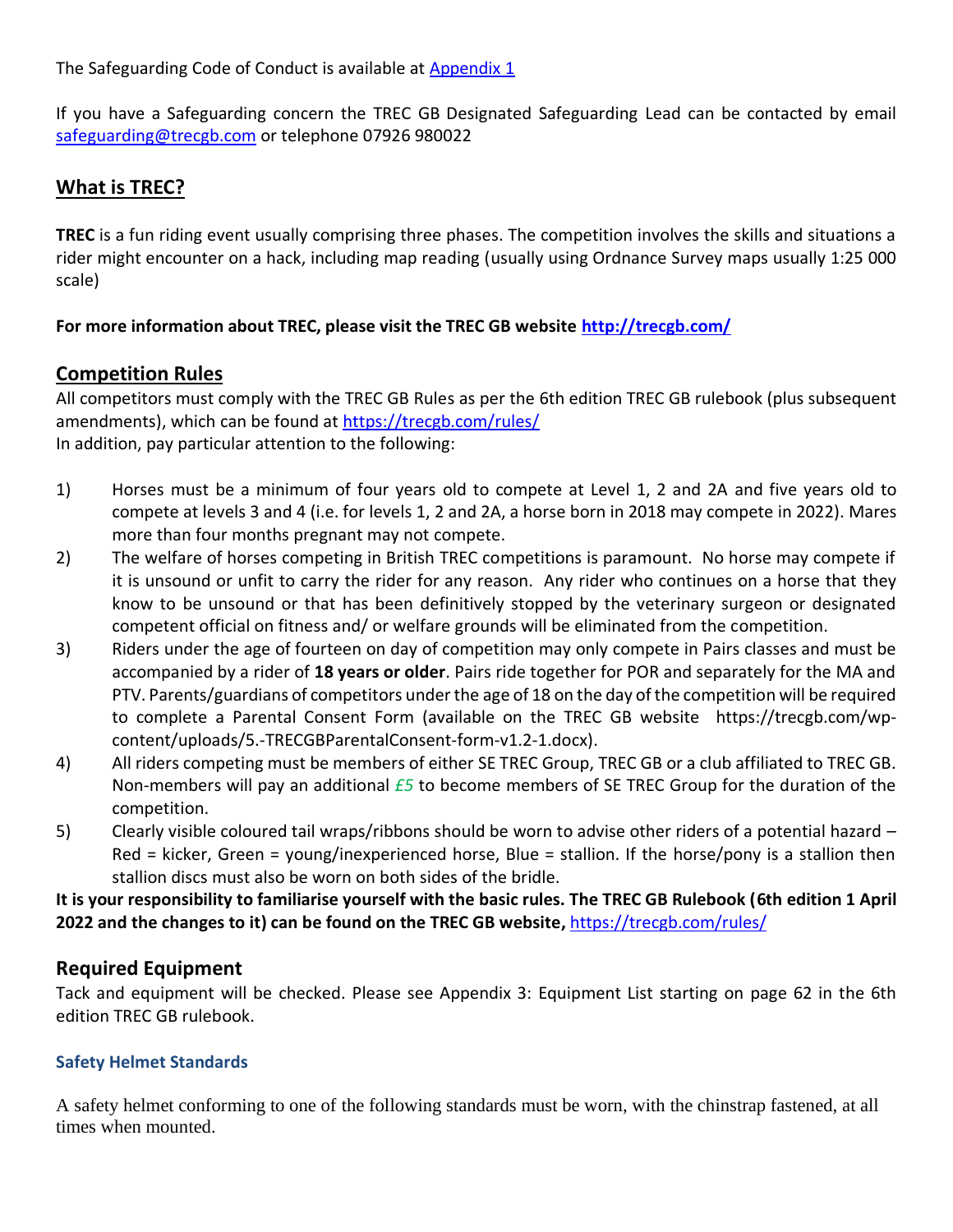The approved standards for British TREC are

- PAS 015 (1998 or 2011) provided it has a BSI Kitemark OR an Inspec IC Mark
- VG1 01.040 (2014-12) provided it has a BSI Kitemark OR an Inspec IC Mark
- SEI ASTM 95
- SEI ASTM F1163 (2004a or 04a onwards), providing it has an SEI mark
- SNELL E2001 OR E2016, providing it has a SNELL label and number
- AS/NZS 3838 (2006 onwards), providing it has an SAI Global mark

Any hat used must conform to one or more of these standards.

Please note that from the 31st December 2022, the following hat standards will no longer be accepted. This is due to the age of hats made to these standards:

- 1. PAS 015 1998
- **2.** SNELL 2001
- **3.** SEI ASTM 95

#### **Hat cameras**

A camera may not be worn on the hat when mounted.

#### **Body protectors**

The approved standard for body protectors for British TREC is

BETA Level 3 (with purple **2009** label **or turquoise/ blue 2018 label**).

It is recommended that body protectors are replaced every 3-5 years, even if they are apparently undamaged.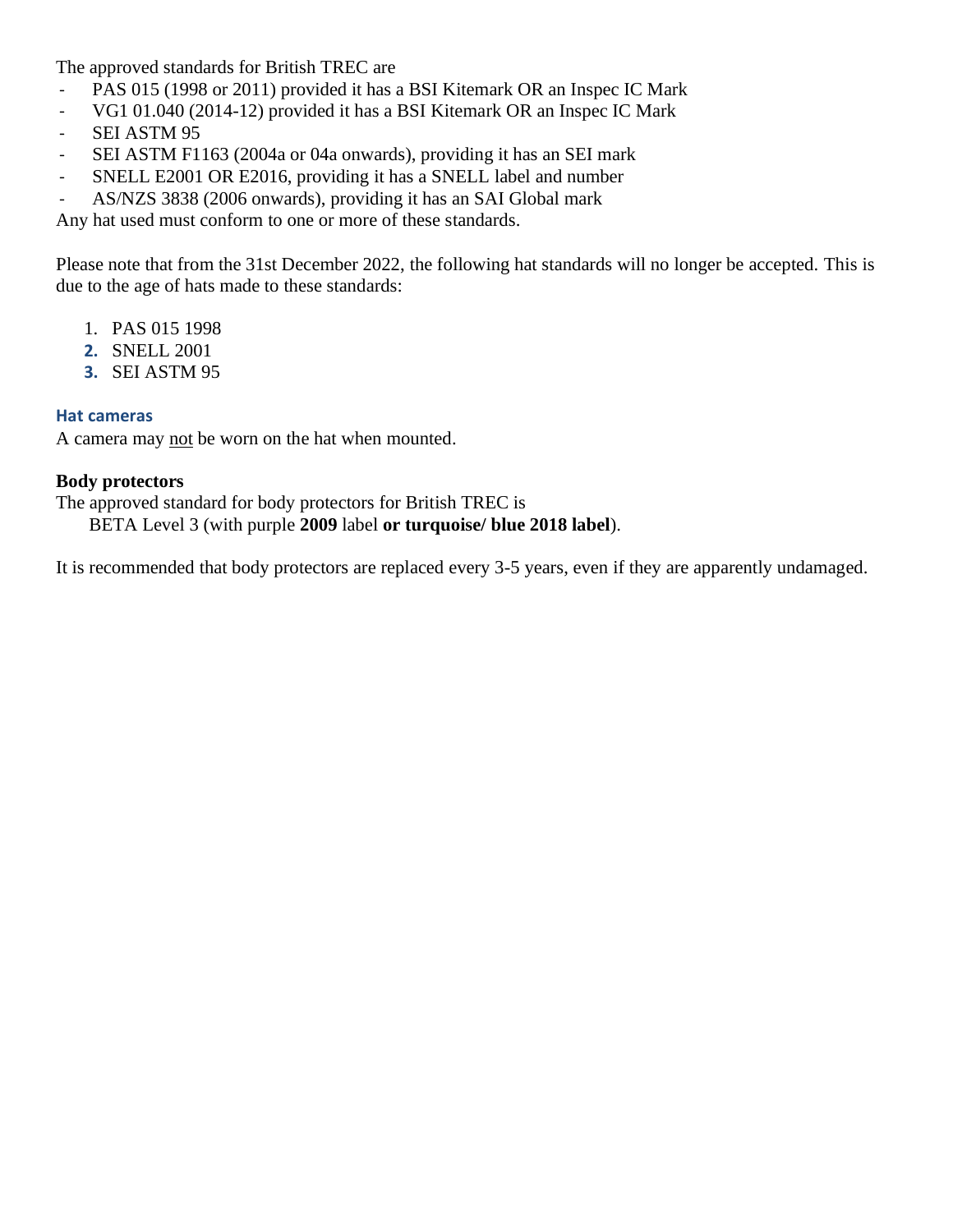### **Appendix 1 - Safeguarding Code of Conduct**

As a member or a volunteer for TREC GB you must;

- Anyone at a TREC GB event can report any concerns about or allegations of abuse or poor practice to the Designated Safeguarding Officer Clare McCullough or the TREC GB Designated Safeguarding Lead – safeguarding@trecgb.com
- Respect your position of trust and maintain appropriate boundaries and relationships
- As an organiser of an event, ensure that officials, volunteers, and trainers/coaches are never placed out on course alone if out of sight of other people
- Not engage in any behaviour that constitutes any form of abuse
- Respect everyone's trust and rights whilst being honest and open with them
- Not discriminate against anyone, regardless of gender, race, sexual orientation, or ability
- Call for help when necessary and if an injury occurs
- Challenge and address instances of poor, negative, aggressive, or bullying behaviour
- Help make TREC GB a friendly and welcoming organisation

As a member or volunteer, we understand you have the right to:

- Enjoy the time you spend with us and be supported in your role
- Be informed of our safeguarding procedures and what you need to do if something is not right
- Have access to ongoing training and support
- Be listened to
- Be respected and treated fairly
- Feel welcomed, valued, and not judged based on your race, gender, sexuality, or ability
- Be protected from physical or emotional abuse and be supported to resolve conflict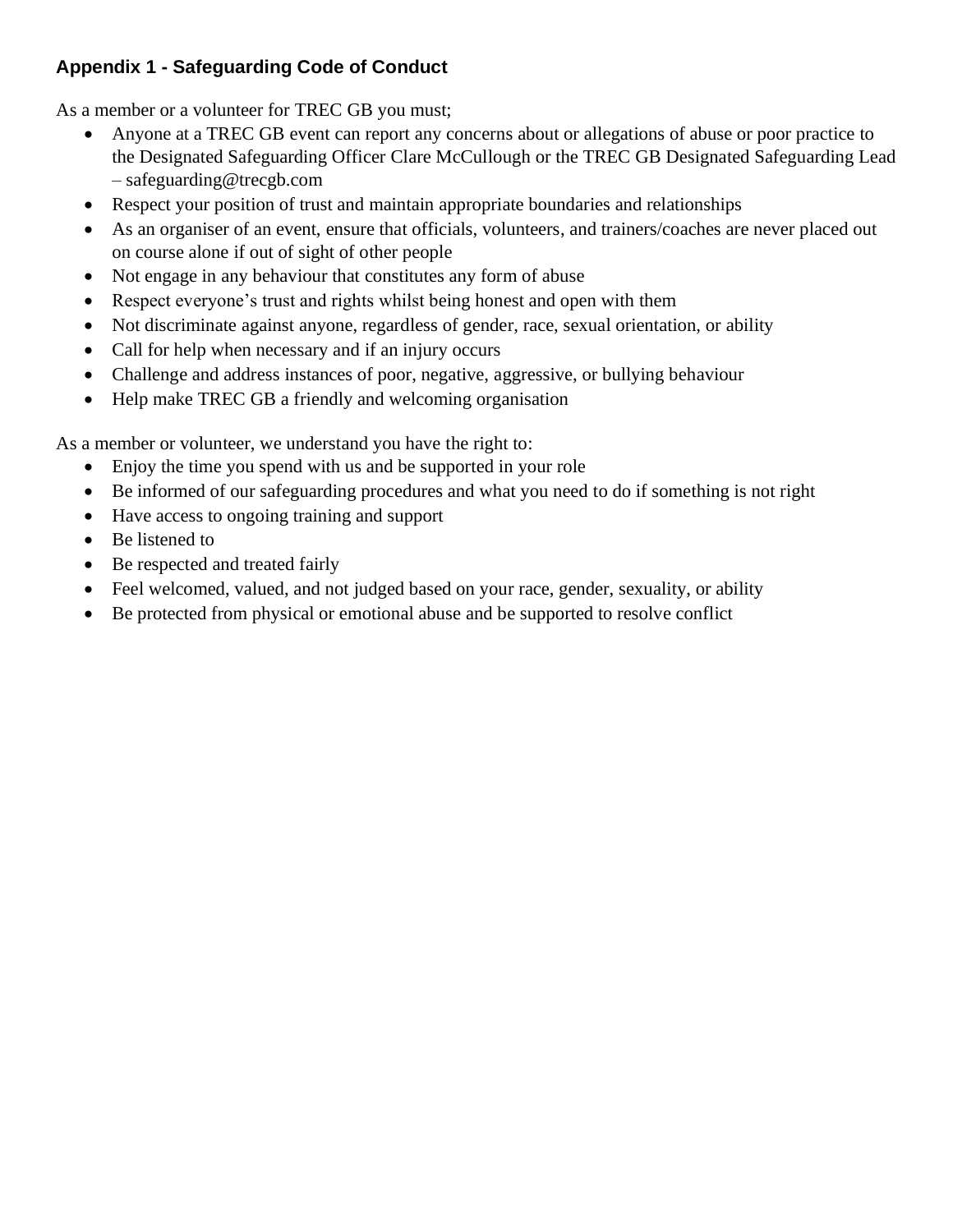

## Brightling Park 10/10 British TREC competition



| Class:                                     |                               | <b>Class Starter, Novice, Open</b>                                 | Individual / Pairs       |                            |
|--------------------------------------------|-------------------------------|--------------------------------------------------------------------|--------------------------|----------------------------|
|                                            |                               | (please circle)                                                    | Pairs Partner:           |                            |
| <b>Riders Name</b>                         |                               |                                                                    |                          |                            |
| <b>Address</b>                             |                               |                                                                    |                          |                            |
|                                            |                               |                                                                    |                          |                            |
| <b>Postcode</b>                            |                               |                                                                    |                          |                            |
| <b>Email</b>                               |                               |                                                                    |                          |                            |
| <b>Telephone No / Mobile</b>               |                               |                                                                    |                          |                            |
| <b>Date of Birth</b>                       |                               |                                                                    |                          |                            |
| <b>SE TREC Group Membership No</b>         |                               |                                                                    |                          |                            |
| <b>Other TREC GB Club Membership</b>       |                               |                                                                    |                          |                            |
| <b>No</b>                                  |                               |                                                                    |                          |                            |
| <b>TREC GB Membership No</b>               |                               |                                                                    |                          |                            |
| <b>International Rider (please circle)</b> |                               | Yes / No                                                           |                          |                            |
| <b>Horse</b>                               |                               | Name:                                                              | Age:                     |                            |
|                                            |                               | <b>Breed:</b>                                                      | Height:                  |                            |
| My horse is registered on the TREC         |                               | Yes / No                                                           | If Yes                   |                            |
| <b>GB Flu Register</b>                     |                               |                                                                    | TREC GB Reference No: FC |                            |
|                                            |                               | If no, please send a copy of your horse's registration details and |                          |                            |
|                                            |                               | vaccination certificate from their passport with this application  |                          |                            |
|                                            |                               |                                                                    |                          | $\mathbf{f}$<br><b>FEE</b> |
| All classes                                | SE TREC Group Members £40 fee |                                                                    |                          |                            |
|                                            |                               | TREC GB Red or club Members £40 fee                                |                          |                            |
|                                            |                               | Non Members £45 (includes day membership of Club)                  |                          |                            |
| <b>Total</b>                               |                               |                                                                    |                          | £                          |

Your name, membership number and contact details will be passed to TREC GB. TREC GB may contact you but they will not share your details with other organisations (unless for instance an insurance claim is made). Please contact TREC GB if you do not wish your details to be kept by them.

I understand that photographs and videos may be taken during the event and may be used for press releases, printed publicity and published on the TREC GB (and affiliated clubs) website and Social Media pages.

I give / do not give permission for any photographs or videos of me taken at the event may be used for the above purpose.

**Payment by bank transfer** J C McCullough Sort code 40-18-48 A/c number 21378597 Please put TREC and your surname as reference